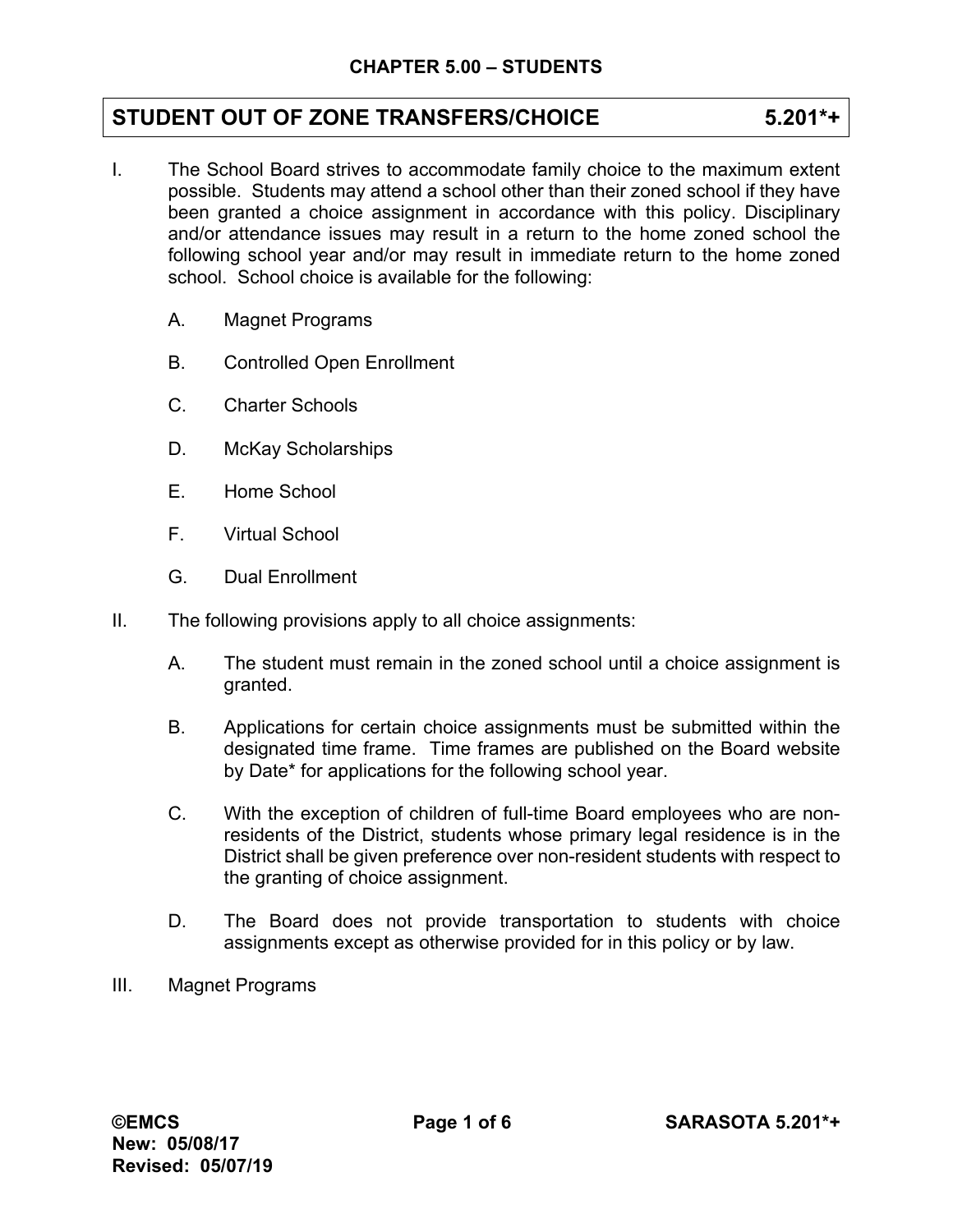## **CHAPTER 5.00 – STUDENTS**

- A. Magnet programs for elementary, middle, and high school students have pre-established criteria for admission which vary by school/program. These admission criteria and application procedures will be made available to interested persons through the school where the program is located.
- B. Application to magnet programs will begin in January for entry into the program at the beginning of the following school year. The Superintendent will annually establish caps for each magnet program and a deadline for applications.
- C. For any school year, parents may apply for admission of the student to magnet programs and, must signify their choice by registering the student by the date established by the Superintendent.
- D. A student who is accepted to a magnet program who ceases to participate in the program will be returned to his/her zoned school. Participation is defined as being registered in and maintaining the expected levels of success as defined by the magnet program. A minimum, grade point average may also be required.
- E. Transportation may be provided for students enrolled in magnet programs at the discretion of the Superintendent or as may be required by applicable law.
- IV. Controlled Open Enrollment
	- A. Students may be granted choice assignments to schools that are not crowded and would not become crowded as a result of such assignments.
	- B. Each year, the Board will establish a ninety percent (90%) capacity for each school in the District. Schools having a projected enrollment of less than ninety percent (90%) of capacity for the following school year will be available for controlled open enrollment. Projected enrollment will be calculated by taking the number of students zoned to the school, subtracting those students granted acceptance to magnet programs at other schools, adding students granted acceptance to magnet programs at the school, and adding students with continuing zoning exceptions.
	- C. Schools having a projected enrollment equal to or greater than ninety percent (90%) capacity will not be available for controlled open enrollment, any applications submitted will be placed on a waiting list. Eligible schools will be posted in the Student and Community Engagement Office and on the Board's website.
	- D. Applications for controlled open enrollment will be submitted to the school on the Controlled Open Enrollment Form. The Superintendent will annually establish an application period for controlled open enrollment.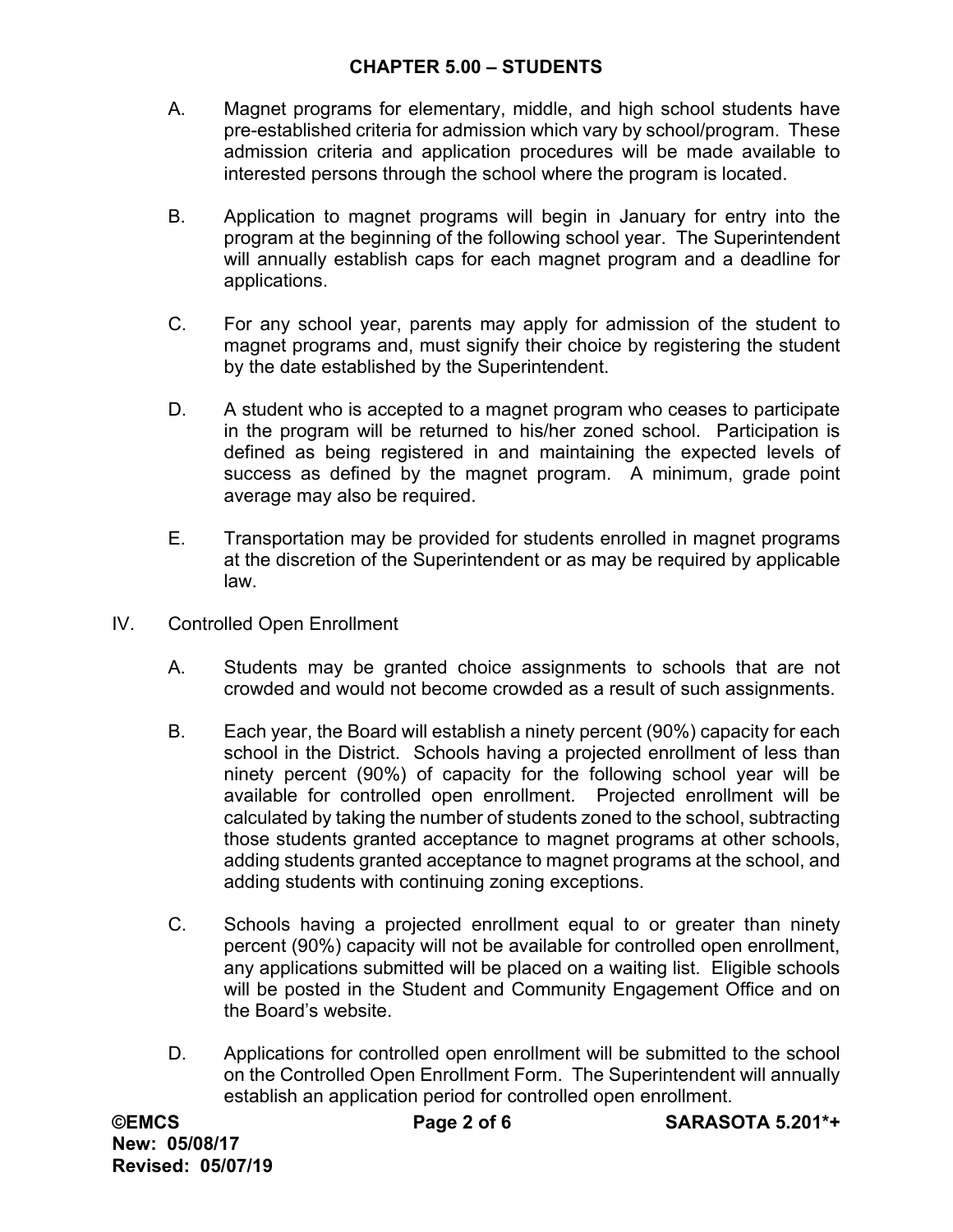- E. The Student and Community Engagement Office will compile applications into lists by school of application.
	- 1. If the school's ninety percent (90%) capacity would not be exceeded by the number of choice applications when added to the projected school population, choice applicants for that school will be approved as in alignment with the School Choice Plan.
	- 2. If the school's ninety percent (90%) capacity would be exceeded by the number of choice applications when added to the projected student population, admission will be granted first to students who have siblings in the chosen school, and all other available positions will be filled through a stratified lottery will be utilized to maintain socioeconomic and demographic balance as defined in statute.
	- 3. Other priorities, once verified, applications for students meeting one or more of the priority criteria as described in this paragraph shall be granted priority to attend their first choice school if a seat is available. Applications with one or more of the priorities provided in this paragraph shall be separated from each group and placed in random order. Students who are eligible for priority preference include:
		- a. Dependent children of active duty military personnel whose move resulted from military orders;
		- b. Children who have been relocated due to a foster care placement;
		- c. Children who have moved due to a court-ordered change in custody due to separation or divorce;
		- d. Children who have moved due to the serious illness or death of a custodial parent.
		- e. Students at multiple session schools; and
		- f. Students residing in the District.
- F. Parents will be notified of the approval or denial of their student's application.
- G. A student who is granted a choice assignment under Controlled Open Enrollment must register at the new school within ten (10) days of being notified or the choice assignment will be rescinded.
- H. Students who are not selected to attend the school(s) to which they applied will be notified that the District will be unable to place them at a requested school and they must register at their zoned school. The student will be placed on a waiting list in case a position opens within the first ten (10) days of the school year.
- I. Positions at a school that were assigned to a student under Controlled Open Enrollment will be monitored at the beginning of the school year. Students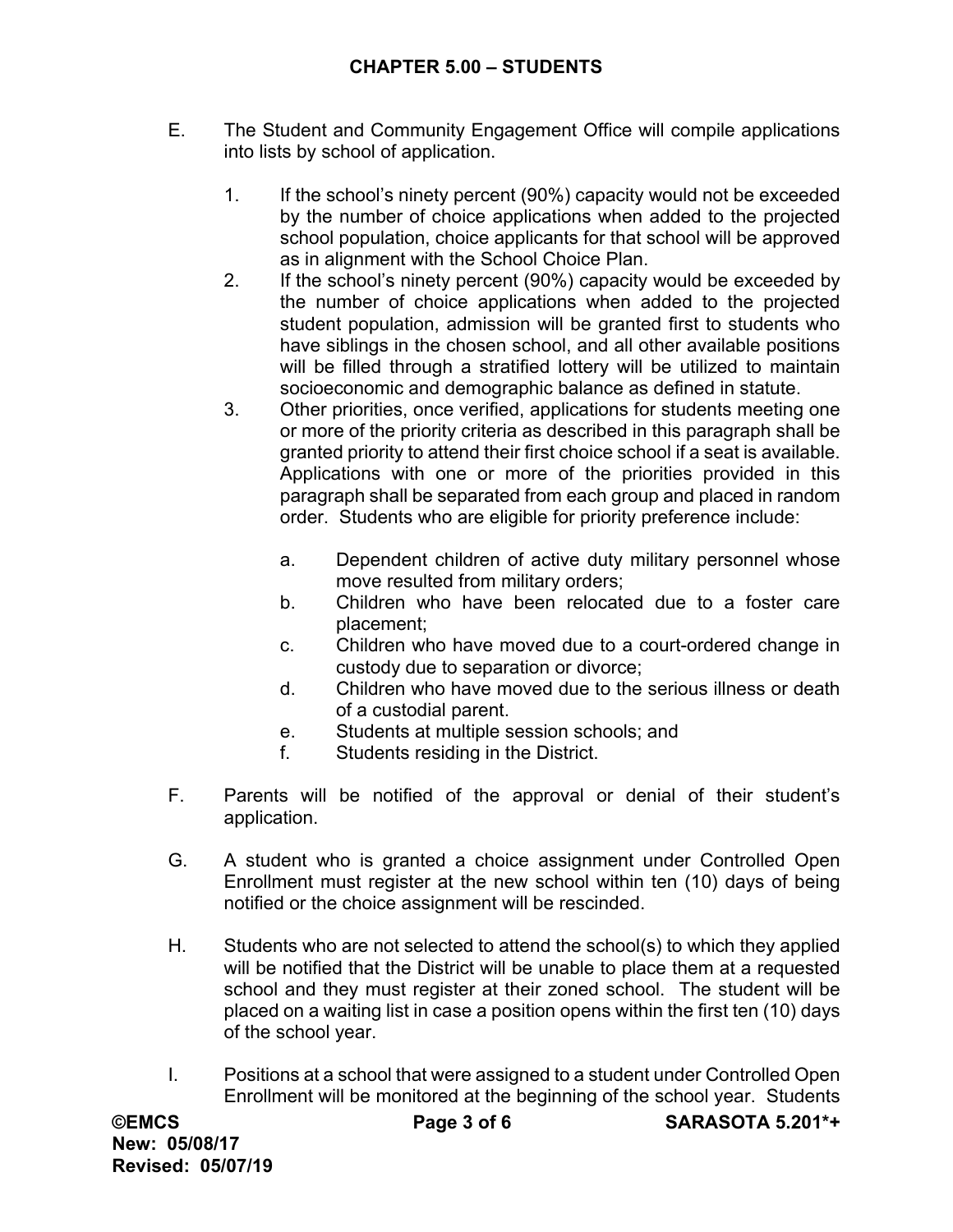## **CHAPTER 5.00 – STUDENTS**

who have accepted assignments but who are not in attendance by the tenth  $(10<sup>th</sup>)$  day of school will have their assignments revoked. A revoked choice assignment may then be assigned to the next student on the waiting list.

#### V. Charter Schools

In addition to choice within schools operated by the Board, parents may elect for students to attend charter schools that have been approved by the Board. (See Policy 3.90 - Charter Schools.) Each charter school is operated and governed by its own independent board. Parents who elect this option need to communicate directly with the charter school to resolve questions and concerns.

#### VI. McKay Scholarships

Students with disabilities may be granted choice assignments to schools other than the school to which they are zoned under the provisions of the McKay Scholarship Program (F.S. 1002.39).

- VII. Home School Parents may elect to home school students in accordance with State law. See Policy 4.70 - Home Education Programs.
- VIII. Virtual School

Parents may elect to register their students in a virtual education program. See Policy 4.65 - Virtual Instruction.

IX. Dual Enrollment See Policy 5.202 - Postsecondary Enrollment Programs.

### X. Revocation of Choice Assignment

If a student is granted a choice assignment and displays issues with attendance, grades, or disciplinary actions the principal may make the decision to have the student returned to their zoned school. Prior to revoking a school choice variance the school will document a minimum of three (3) good faith efforts to provide interventions and enlist parental/guardian support for the identified areas of concern. If a student is being returned to their zoned school due to a revocation, communication should occur between the schools to establish supports for the student. Revocation of a choice assignment within ten (10) school days of the end of a nine (9) weeks or semester grading period will be effective the first day of the following grading period. No requests for revocation will be considered during the final twenty (20) days of the school year.

XI. Zoning Exceptions

Students may attend a school other than their zoned school if they have been granted a zoning exception in accordance with this policy. Zoning exceptions are not to be used as a substitute for school choice. Zoning exceptions may be granted for the following reasons: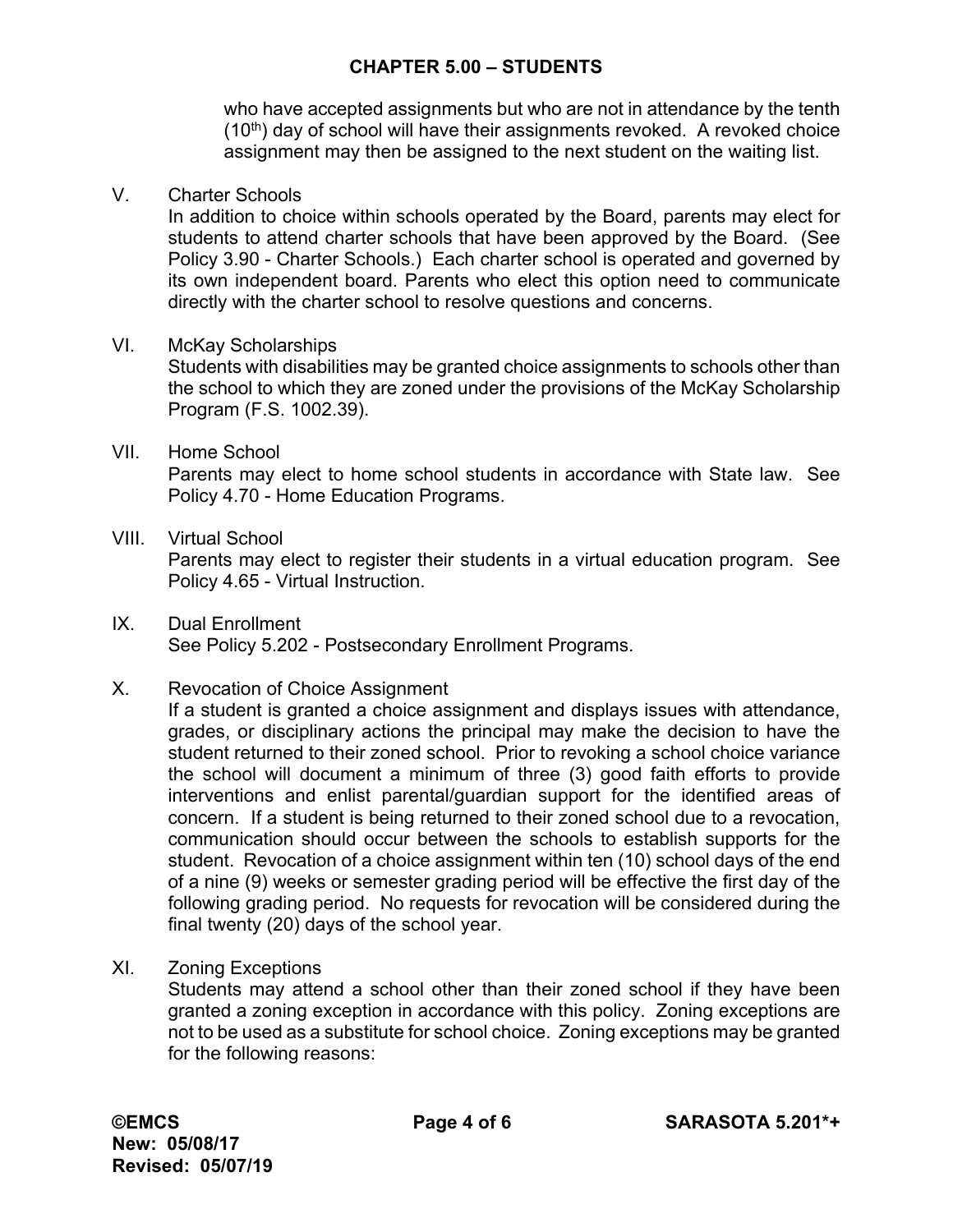### **CHAPTER 5.00 – STUDENTS**

- A. Parents employed by the Board: Students are allowed to attend the school of parent's choice if the parent is a full time employee with Sarasota County Schools who resides in Sarasota County. A choice form must be completed and approved prior to the transfer. Students may ride the bus from the nearest existing stop servicing the requested school.
- B. Exceptional Student Education (ESE) Transfers: Students who transfer into the District from another school district must have an IEP meeting to review their current IEP after obtaining approval or upon verification as a new resident. Some ESE programs do not allow for choice because they serve the specific needs of a student with a disability at a cluster site. Siblings of ESE students being served in a cluster site program may attend school with the ESE siblings. Parents must complete the request form prior to sibling transfer. Transportation may not be provided for the non-ESE siblings. Time Frame: ESE service requirements.
- C. Hardship Placement:
	- 1. Medical/psychological need
	- 2. Police/DCF request
	- 3. Victim of a violent crime
- D. Transfers are allowed for a student whose parents have begun actual construction on a home in the receiving school zone, if the student shall permanently move into the home by the end of the semester in which the transfer is to take place. Time Frame: One Semester.
- E. Students who move to another school zone within Sarasota County before the end of the first semester of the school year are to enroll in their zoned school or may request choice. Students who move following the end of the first semester are permitted to complete the academic year at the school in which the students were legally enrolled prior to the change of address.
- F. Out of district transfers, including students of Sarasota County School employees will be approved on a case-by-case basis if space is available. An application must be submitted to both the home school district and to Sarasota County Schools. The parent must show verification of release from the home school district prior to being approved and enrolling in Sarasota County Schools.

#### **STATUTORY AUTHORITY: 1001.41, 1001.42, F.S.**

**LAW(S) IMPLEMENTED: 1000.21, 1001.41, 1001.42, 1001.43, 1001.51, 1002.20, 1002.31, 1002.38, 1013.35, F.S.** 

**©EMCS Page 5 of 6 SARASOTA 5.201\*+ HISTORY: ADOPTED: \_\_\_\_\_\_\_ REVISION DATE(S):05/07/19 FORMERLY: NEW** 

**New: 05/08/17 Revised: 05/07/19**